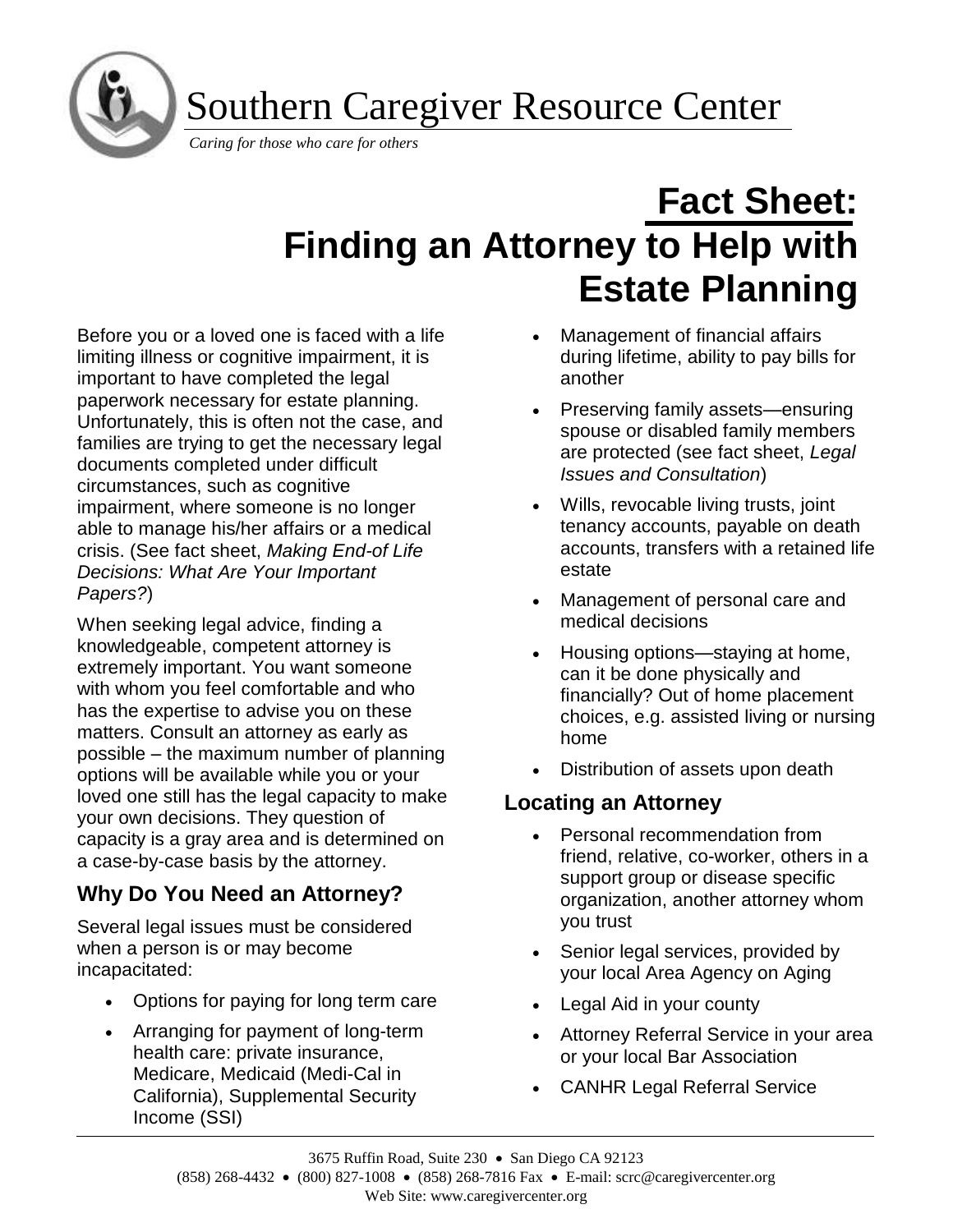Check qualifications and experience; compare fees; ask about familiarity with laws in your state for issues you are dealing with.

### **Types of Attorneys**

Most attorneys concentrate on one or two areas of law. In planning for incapacity, you would ask for an "elder law" attorney or an "estate planning" attorney. It is important for the family caregiver to find an attorney who has the appropriate expertise. Attorneys advising caregivers on planning for longterm care should have knowledge of the following areas of law:

- Medicaid (Medi-Cal in California), SSI (Supplemental Security Income), IHSS (In Home Supportive Services) attorneys, who specialize in Medicaid eligibility for nursing home care, can help with converting non-exempt assets into exempt assets, transfer of the family residence to a spouse, transfer of the principal residence with the retention of a life estate, use of court orders to increase the amount of resources and/or income the spouse of a nursing home resident can retain.
- Social Security, designation of a representative payee
- Trusts (including revocable and irrevocable living trusts and special needs trusts)
- Conservatorship of estate or person
- Durable power of attorney for health care and asset management (finances)
- Tax planning income tax, estate tax, gifting, and probate
- Housing and health care contracts/ long- term care insurance
- Wills
- Elder law
- Veteran's benefits

## **What to Bring to a Consultation**

- List of major assets real estate, stocks, cash, jewelry, insurance
- Any documents of title copies of deeds, stock certificates, loan papers
- Contracts or other legally binding documents.
- Lists of all major debts.
- Existing wills or durable powers of attorney for health care or finance
- Bank statements, passbooks, CDs
- Income social security, pensions, IRAs, etc.

#### **Resources**

#### **Southern Caregiver Resource Center**

3675 Ruffin Road, Suite 230 San Diego, CA 92123 (858) 268-4432 | (800) 827-1008 (in CA) Fax: (858) 268-7816 E-mail: scrc@caregivercenter.org Website: [www.caregivercenter.org](http://www.caregivercenter.org/)

The Southern Caregiver Resource Center offers services to family caregivers of adults with chronic and disabling health conditions and is for residents of San Diego and Imperial counties. Services include information and referral, counseling, family consultation and case management, legal and financial consultation, respite care, education and training, and support groups.

#### **Family Caregiver Alliance** *National Center on Caregiving*

(415) 434-3388 | (800) 445-8106 Website: [www.caregiver.org](http://www.caregiver.org/) E-mail: info@caregiver.org

Family Caregiver Alliance (FCA) seeks to improve the quality of life for caregivers through education, services, research and